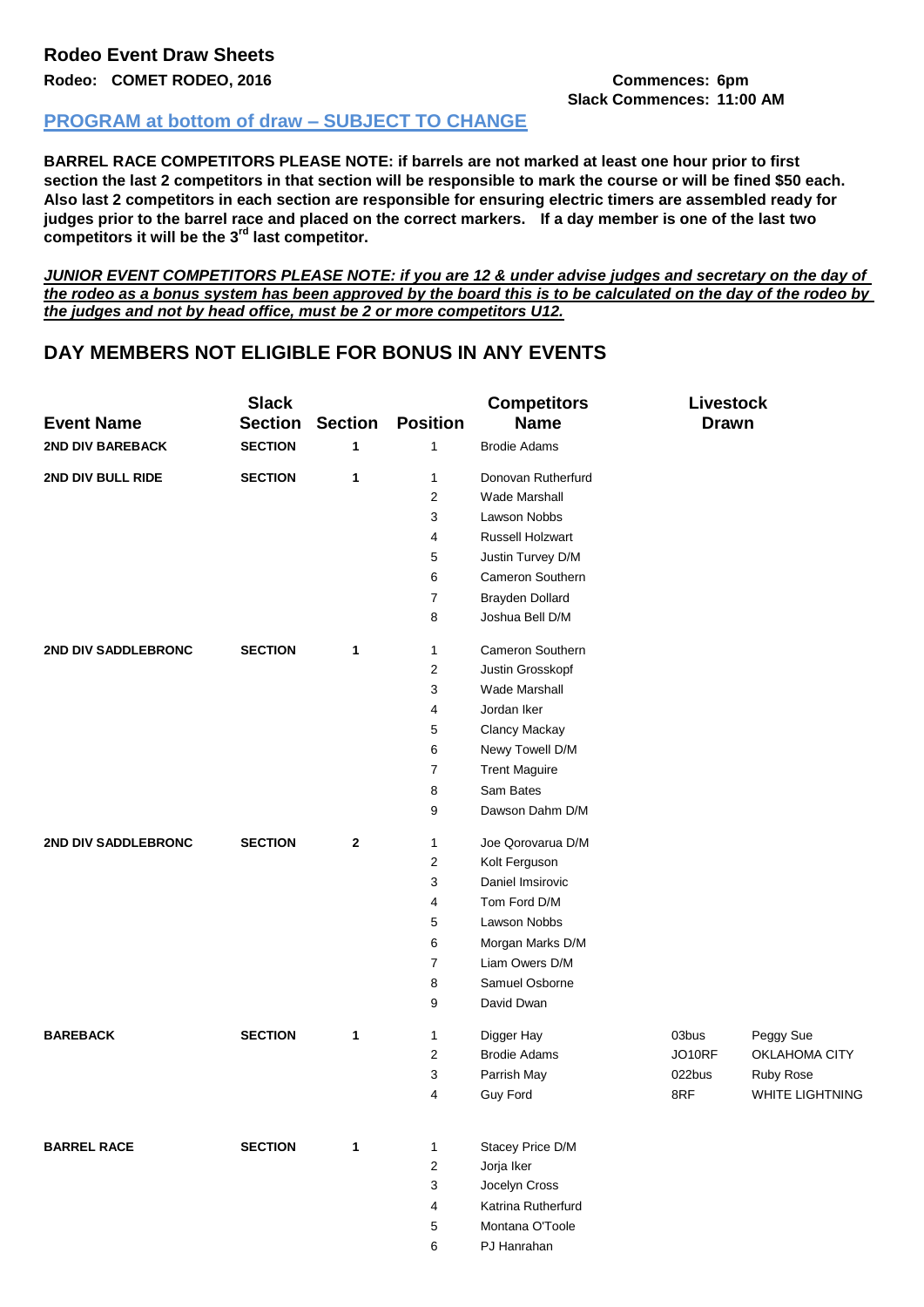|                           |                |              | $\boldsymbol{7}$ | Karly Morgan          |                |                   |
|---------------------------|----------------|--------------|------------------|-----------------------|----------------|-------------------|
|                           |                |              | 8                | Renee Acton           |                |                   |
|                           |                |              | 9                | Leanne Caban          |                |                   |
|                           |                |              | 10               | Katie Vaughan         |                |                   |
|                           |                |              | 11               | Wendy Caban           |                |                   |
|                           |                |              | 12               | Jill Lyons            |                |                   |
|                           |                |              | 13               | Melissa McGhee        |                |                   |
|                           |                |              | 14               | <b>Chloe Roberts</b>  |                |                   |
|                           |                |              | 15               | Shellie Miller        |                |                   |
|                           |                |              | 16               | Sarah Morgan          |                |                   |
|                           |                |              | 17               | Kristine Stagg        |                |                   |
|                           |                |              | 18               | Annalise Gleeson      |                |                   |
|                           |                |              | $19$             | Maree Prow            |                |                   |
|                           |                |              | 20               | Jamie-Lee Williams    |                |                   |
|                           |                |              | 21               | Suzie Fearon          |                |                   |
|                           |                |              | 22               | <b>Teal Ayers</b>     |                |                   |
|                           |                |              | 23               | Ellysa Kenny          |                |                   |
|                           |                |              | 24               | Tylen Gibb            |                |                   |
|                           |                |              |                  |                       |                |                   |
| <b>BREAKAWAY ROPING</b>   | <b>SECTION</b> | 1            | $\mathbf{1}$     | Jill Lyons            |                |                   |
|                           |                |              | $\overline{2}$   | Angela Pokarier       |                |                   |
|                           |                |              | 3                | Kym Ash               |                |                   |
|                           |                |              | 4                | Jemma Dowling         |                |                   |
|                           |                |              | $\mathbf 5$      | Jorja Iker            |                |                   |
|                           |                |              | 6                | Wendy Caban           |                |                   |
|                           |                |              | $\overline{7}$   | Leanne Caban          |                |                   |
|                           |                |              | 8                | Rae-Etta Harrison     |                |                   |
|                           |                |              | 9                | <b>Shirley Ayers</b>  |                |                   |
|                           |                |              | 10               | Kathryn Hale          |                |                   |
|                           |                |              | 11               | Ellysa Kenny          |                |                   |
| <b>BREAKAWAY ROPING</b>   | <b>SECTION</b> | $\mathbf{2}$ | $\mathbf{1}$     | Salena Lumby          |                |                   |
|                           |                |              | $\overline{c}$   | Karly Morgan          |                |                   |
|                           |                |              | 3                | <b>Teal Ayers</b>     |                |                   |
|                           |                |              | $\overline{4}$   | <b>Sharon McGuire</b> |                |                   |
|                           |                |              | $\mathbf 5$      | Ariana Varischetti    |                |                   |
|                           |                |              | 6                | Jamie-Lee Williams    |                |                   |
|                           |                |              | $\overline{7}$   | Suzie Fearon          |                |                   |
|                           |                |              | 8                | <b>Fallon Mulhall</b> |                |                   |
|                           |                |              | 9                | Katie Vaughan         |                |                   |
|                           |                |              | 10               | Leanne Kenny          |                |                   |
|                           |                |              |                  |                       |                |                   |
| <b>BULL RIDE</b>          | <b>SECTION</b> | 1            | $\mathbf{1}$     | Ryan Storey           | 124 TTD        | LET'S TWIST       |
|                           |                |              | $\boldsymbol{2}$ | Sonny Schafferius     | 21 TTD         | JUNGLE THUNDER    |
|                           |                |              | 3                | Russell Holzwart      | 1 TTD          | THAT'S DANDY      |
|                           |                |              | 4                | Lawson Nobbs          | 217 TTD        | <b>BLACK GOLD</b> |
|                           |                |              | $\mathbf 5$      | Jason Mara            | <b>152 TTD</b> | ZULU              |
|                           |                |              | 6                | Luke Fielder          | 833 TTD        | <b>CHICKASAW</b>  |
|                           |                |              | $\overline{7}$   | Wade Marshall         | 236 TTD        | <b>UNKNOWN</b>    |
|                           |                |              | 8                | Patrick Turvey D/M    | 849 TTD        | SORRELL HILLS     |
|                           |                |              | 9                | Mick Knight           | 146 TTD        | CHEAP THRILL      |
|                           |                |              | 10               | Guy Ford              | 203 TTD        | <b>STRIKEOUT</b>  |
|                           |                |              | 11               | Callan Gleeson        | 143 TTD        | <b>UNKNOWN</b>    |
| <b>JUNIOR BARREL RACE</b> | <b>SECTION</b> | 1            | $\mathbf{1}$     | <b>Riley Spring</b>   |                |                   |
|                           |                |              | $\boldsymbol{2}$ | Bianca Lumby          |                |                   |
|                           |                |              | 3                | Coben Ayers           |                |                   |
|                           |                |              | 4                | Ashanti Hutchins      |                |                   |
|                           |                |              | 5                | Ashleigh Morgan       |                |                   |
|                           |                |              | 6                | Montana O'Toole       |                |                   |
|                           |                |              | $\overline{7}$   | Tyra Spring           |                |                   |
|                           |                |              | 8                | Jack Byrnes           |                |                   |
|                           |                |              |                  |                       |                |                   |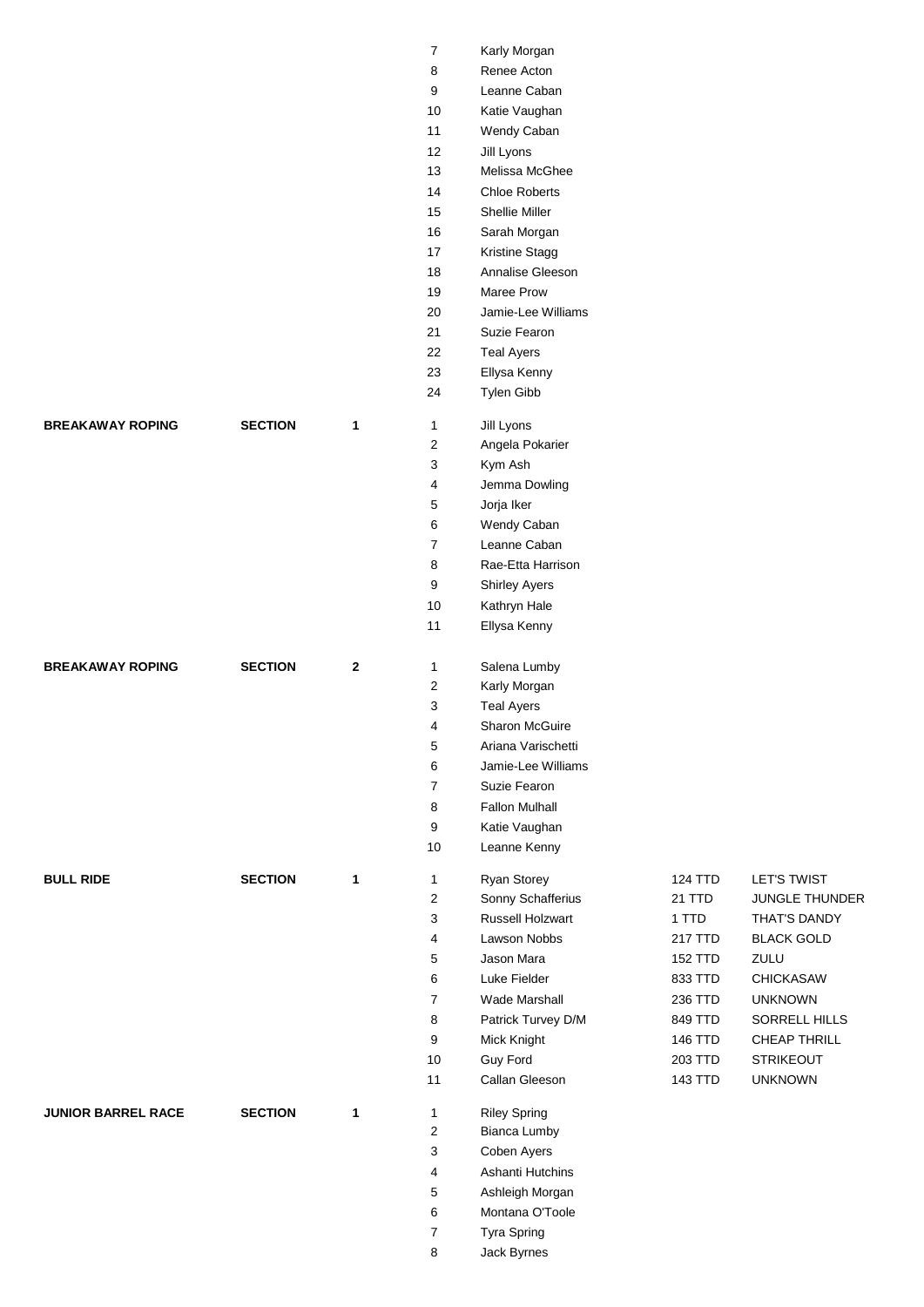|                          |                |              | 9              | Dekoda McGhee                  |
|--------------------------|----------------|--------------|----------------|--------------------------------|
|                          |                |              | 10             | Ellysa Kenny                   |
|                          |                |              | 11             | Stetson McGhee D/M             |
|                          |                |              | 12             | <b>Teal Ayers</b>              |
|                          |                |              | 13             | Ruby Bell D/M                  |
|                          |                |              | 14             | Maddison Caban                 |
|                          |                |              |                |                                |
| <b>JUNIOR STEER RIDE</b> | <b>SECTION</b> | 1            | 1              | Jack Byrnes                    |
|                          |                |              | 2              | Allan Tankard D/M              |
|                          |                |              | 3              | Cameron Southern               |
|                          |                |              | 4              | Donovan Rutherfurd             |
|                          |                |              | 5              | <b>Toby Hale</b>               |
|                          |                |              | 6              | Sam Monds D/M                  |
|                          |                |              | 7              | Darcy Harrison-Douglas         |
|                          |                |              | 8              | Brayden Dollard                |
|                          |                |              | 9              | Cooper Hobbs D/M               |
|                          |                |              | 10             | Brendan Buckhilz D/M           |
|                          |                |              | 11             | Liam Cann                      |
| <b>JUNR BREAKAWAY</b>    | <b>SECTION</b> | 1            | $\mathbf{1}$   | Maddison Caban                 |
|                          |                |              | 2              | Ellysa Kenny                   |
|                          |                |              | 3              | Drayden Hutchins               |
|                          |                |              | 4              | Caitlan Ash                    |
|                          |                |              | 5              | <b>Maddix Lovett</b>           |
|                          |                |              | 6              | Ashleigh Morgan                |
|                          |                |              | 7              | <b>Tyler Kenny</b>             |
|                          |                |              | 8              | Darcy Harrison-Douglas         |
|                          |                |              | 9              |                                |
|                          |                |              | 10             | <b>Teal Ayers</b>              |
|                          |                |              |                | Darcy Kersh                    |
| <b>JUNR BREAKAWAY</b>    | <b>SECTION</b> | $\mathbf{2}$ | 1              | Jack Byrnes                    |
|                          |                |              | 2              | Danny Wildermuth               |
|                          |                |              | 3              | Jordan Iker                    |
|                          |                |              | 4              | Ashanti Hutchins               |
|                          |                |              | 5              | Dekoda McGhee                  |
|                          |                |              | 6              | Kobe Miller                    |
|                          |                |              | $\overline{7}$ | <b>Toby Hale</b>               |
|                          |                |              | 8              | Clay Caban                     |
|                          |                |              | 9              | Jayden Kenny                   |
|                          |                |              | 10             | Coben Ayers                    |
| <b>JUNR ROPE AND TIE</b> | <b>SECTION</b> | 1            | 1              | Clay Caban                     |
|                          |                |              | $\overline{2}$ | Danny Wildermuth               |
|                          |                |              | 3              | <b>Maddix Lovett</b>           |
|                          |                |              | 4              | Jack Byrnes                    |
|                          |                |              | 5              | Darcy Kersh                    |
|                          |                |              | 6              | Kobe Miller                    |
|                          |                |              | $\overline{7}$ | Drayden Hutchins               |
|                          |                |              | 8              | Jordan Iker                    |
|                          |                |              | 9              | <b>Tyler Kenny</b>             |
|                          |                |              |                |                                |
| <b>ROPE AND TIE</b>      | <b>SECTION</b> | 1            | 1              | <b>Stuart McGuire-Spalding</b> |
|                          |                |              | 2              | Shane Kenny                    |
|                          |                |              | 3              | <b>Warrick Hale</b>            |
|                          |                |              | 4              | Shane Iker                     |
|                          |                |              | 5              | Chris Cameron                  |
|                          |                |              | 6              | Dale Caban                     |
|                          |                |              | 7              | Lachlan Robson                 |
|                          |                |              | 8              | Jesse Townsend                 |
|                          |                |              | 9              | Jordan Iker                    |
|                          |                |              | 10             | Cameron Milner                 |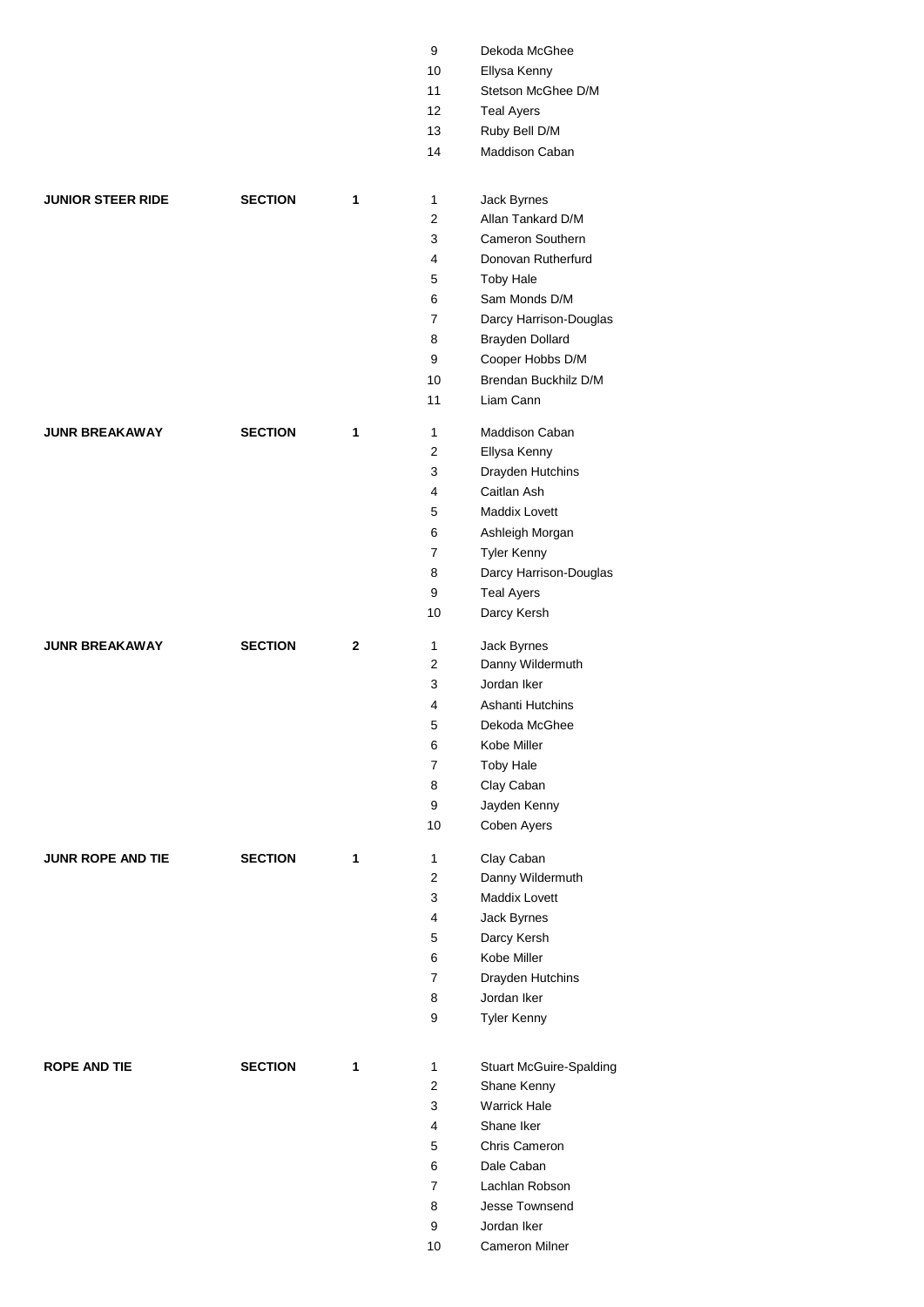|                        |                |              | 11             | Jay Pokarier                       |              |                                   |
|------------------------|----------------|--------------|----------------|------------------------------------|--------------|-----------------------------------|
|                        |                |              | 12             | Danny Wildermuth                   |              |                                   |
| <b>SADDLE BRONC</b>    | <b>SECTION</b> | 1            | 1              | <b>Allan Powell</b>                | 903bus       | Alpha                             |
|                        |                |              | 2              | Michael Maher                      | 804RF        | <b>WACO TEXAS</b>                 |
|                        |                |              | 3              | Cameron Webster                    | 33bus        | Richmond                          |
|                        |                |              | 4              | Greg Hamilton                      | 89RF         | <b>GYPSY GOLD</b>                 |
|                        |                |              | 5              | Dawson Dahm D/M                    | 46bus        | Jessie's Devil                    |
|                        |                |              |                |                                    | 031bus       |                                   |
|                        |                |              | 6              | Morgan Marks D/M                   |              | Jessie                            |
|                        |                |              | 7              | Clayton Hoch                       | 301RF        | <b>DARKIE</b>                     |
|                        |                |              | 8              | Peel Tribe                         | 69RF         | <b>BANDITO GOLD</b>               |
| <b>SADDLE BRONC</b>    | <b>SECTION</b> | $\mathbf{2}$ | 1              | <b>Trent Maguire</b>               | <b>J7RF</b>  | <b>COPPER HEAD</b><br><b>ROAD</b> |
|                        |                |              | 2              | Sam Bates                          | <b>J19RF</b> | TIM MCGRAW                        |
|                        |                |              | 3              | Clancy Mackay                      | 6RF          | <b>HITLER</b>                     |
|                        |                |              | 4              | Samuel Osborne                     | 808bus       | McVinnie                          |
|                        |                |              | 5              | Daniel Imsirovic                   | 103bus       | Bell's Jane                       |
|                        |                |              | 6              | Wade Seeds                         | 203RF        | FOOLS GOLD                        |
|                        |                |              | $\overline{7}$ | Clayton Braden                     | 007bus       | <b>Big Mac</b>                    |
|                        |                |              | 8              | Lane Grayson                       | 916bus       | Tree's R Green                    |
| <b>STEER WRESTLING</b> | <b>SECTION</b> | 1            | 1              | Shane Kenny                        |              |                                   |
|                        |                |              | $\overline{2}$ | Mark Gibb                          |              |                                   |
|                        |                |              | 3              | Cameron Bell                       |              |                                   |
|                        |                |              | 4              | Shane Iker                         |              |                                   |
|                        |                |              | 5              | Jordan Iker                        |              |                                   |
|                        |                |              | 6              | Andrew Byrnes                      |              |                                   |
|                        |                |              | 7              | Andrew Jansen                      |              |                                   |
|                        |                |              | 8              | Ryley Gibb                         |              |                                   |
|                        |                |              | 9              |                                    |              |                                   |
|                        |                |              |                | Kacey Kenny<br><b>Stuart Brown</b> |              |                                   |
|                        |                |              | 10             |                                    |              |                                   |
|                        |                |              | 11             | Jordan O'Neill                     |              |                                   |
| <b>STEER WRESTLING</b> | <b>SECTION</b> | $\mathbf{2}$ | 1              | <b>Russell Copping</b>             |              |                                   |
|                        |                |              | 2              | Jarrod Deguara                     |              |                                   |
|                        |                |              |                | Adam Knowles                       |              |                                   |
|                        |                |              | 3              |                                    |              |                                   |
|                        |                |              | 4              | <b>Trent Maguire</b>               |              |                                   |
|                        |                |              | 5              | Errol Frain                        |              |                                   |
|                        |                |              | 6              | <b>Terry Flute</b>                 |              |                                   |
|                        |                |              | $\overline{7}$ | Barry Ash                          |              |                                   |
|                        |                |              | 8              | <b>Timmy Hoskins</b>               |              |                                   |
|                        |                |              | 9              | <b>Todd Remfrey</b>                |              |                                   |
|                        |                |              | 10             | Jamie Reynolds                     |              |                                   |
| <b>TEAM ROPING</b>     | <b>SECTION</b> | 1            | 1              | Liam Davison                       |              |                                   |
|                        |                |              | $\overline{c}$ | Jordan Iker                        |              |                                   |
|                        |                |              | 3              | Brendan Kenny                      |              |                                   |
|                        |                |              | 4              | Jesse Townsend                     |              |                                   |
|                        |                |              | 5              | <b>Brenton Bell</b>                |              |                                   |
|                        |                |              | 6              | Shane Iker                         |              |                                   |
|                        |                |              | $\overline{7}$ | Shane Kenny                        |              |                                   |
|                        |                |              | 8              | Jarrod Deguara                     |              |                                   |
|                        |                |              | 9              | <b>Terry Flute</b>                 |              |                                   |
|                        |                |              | 10             | <b>Cameron Milner</b>              |              |                                   |
|                        |                |              | 11             | Ty Pokarier                        |              |                                   |
|                        |                |              | 12             | Kobe Miller                        |              |                                   |
|                        |                |              |                |                                    |              |                                   |
| <b>TEAM ROPING</b>     | <b>SECTION</b> | $\mathbf{2}$ | 1              | Jay Pokarier                       |              |                                   |
|                        |                |              | $\overline{c}$ | <b>Stuart Brown</b>                |              |                                   |
|                        |                |              | 3              | Kacey Kenny                        |              |                                   |
|                        |                |              | 4              | Katie Vaughan                      |              |                                   |
|                        |                |              | 5              | Mark Lyons                         |              |                                   |